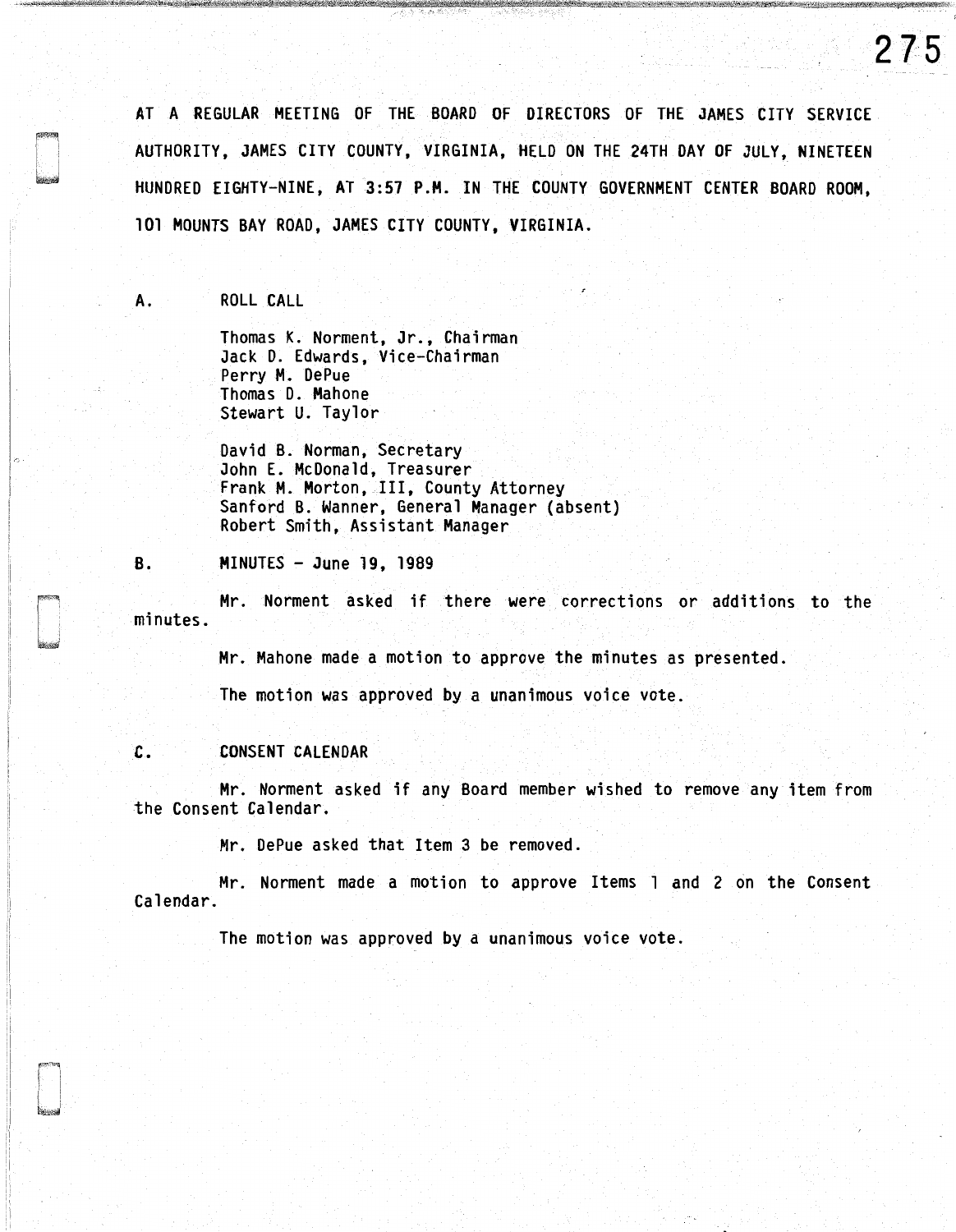1 .

# Water Extension Agreement, City of Newport News, Wareham's Point Townhouses

# R E S 0 L U T I 0 N

#### CITY OF NEWPORT NEWS WATER EXTENSION AGREEMENT

- WHEREAS, Busch Properties, Inc., has prepared plans for Wareham's Point Townhouses, Phase I, a development in Kingsmill; and
- WHEREAS, the City of Newport News has prepared a water extension agreement for the extension of City water mains to serve this development; and
- WHEREAS, all testing fees and inspection fees have been paid by Busch Properties, Inc.
- NOW, THEREFORE, BE IT RESOLVED that the Board of Directors of the James City Service Authority, James City County, Virginia, does hereby authorize and direct the Chairman and Secretary to execute the Newport News Water Extension Agreement on behalf 'of the Service Authority.
- 2. Formal Acceptance of Water and Sewer Systems

### R E S 0 L U T I 0 N

#### ACCEPTANCE OF FORMALLY DEDICATED WATER AND SEWER SYSTEMS

- WHEREAS, certain water and sewer systems have been constructed and dedicated to the James City Service Authority; and
- WHEREAS, these water and sewer systems have been constructed in accordance with technical requirements of the James City Service Authority.
- NOW, THEREFORE, BE IT RESOLVED that the Board of Directors of the James City Service Authority does formally accept the dedication of water and sewer systems listed below, as of June 30, 1989:

#### Sewer Bond Account

| Berkeley Commons, Phase 2       |  | 38,944    |
|---------------------------------|--|-----------|
| Berkeley's Green, Phase 1 and 2 |  | 44,238    |
| Burnt Ordinary, Phase 2         |  | 20.047    |
| Drummond's Quarters             |  | 8,800     |
| Festival Marketplace            |  | 28,509    |
| Ford's Colony, Section 6        |  | 1,124,870 |
| Ford's Colony, The Links        |  | 300,764   |
| Ford's Colony Manor Homes       |  | 18,013    |
|                                 |  |           |



and a strong strong strong strong strong strong strong strong strong strong strong strong strong strong strong<br>District strong strong strong strong strong strong strong strong strong strong strong strong strong strong str<br>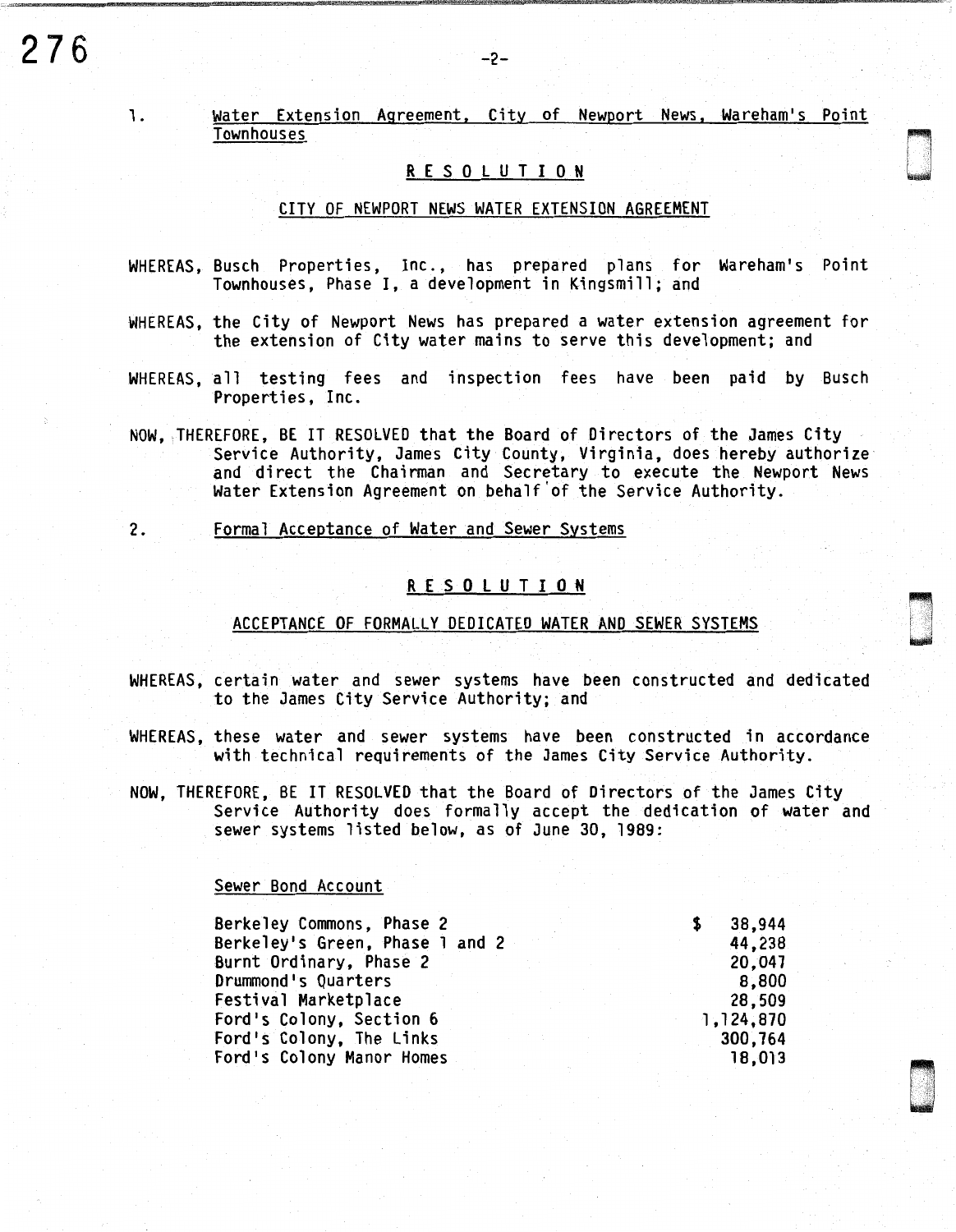# Sewer Bond Account

| Greensprings Chapel                        | 9,050         |
|--------------------------------------------|---------------|
| Greyhound Estates                          | 11,457        |
| Harrop's Glen, Phase 2                     | 21,167        |
| Hunter's Creek, Section 2                  | 41,150        |
| Jefferson's Hundred                        | 446,906       |
| John Tyler Commercial Park                 | 21,286        |
| Kingsmill Conference Center                | 68,172        |
| Lafayette Elderly and Retirement           | 85,320        |
| Longhill Gate, Section 2                   | 48,142        |
| Mill Creek Landing, Sections 5, 6, 7 and 8 | 129,210       |
| Moody's Run, Sections 2 and 3              | 61,018        |
| Powhatan Crossings, Section 1              | 98,073        |
| Powhatan Secondary                         | 172,524       |
| Rolling Woods, Section 3                   | 194,322       |
| Route 60 West Business Park                | 33,292        |
| Season's Trace, Sections 9 and 10          | 103,134       |
| Skiffe's Creek Industrial Park             | 27,841        |
| St. George's Hundred, Section 5            | 87,524        |
| The Mews                                   | 40,088        |
| Toano Coves                                | 14,533        |
| Wickhams Grant                             | 267,557       |
| Williamsburg Community Center              | 12,108        |
| Williamsburg Crossings                     | 101,374       |
| Windsor Forest Office Park                 | 9,165         |
| Windsor Forest Section 18                  | 27,734        |
| Williamsburg Office Park, Section 7        | <u>11,075</u> |
|                                            |               |

-3-

\$3,727,407

# General Fund Water

| <b>Berkeley Commons</b><br>£.              | 27,680  |
|--------------------------------------------|---------|
| Berkeley's Green, Phase 1 and 2            | 38,018  |
| Burnt Ordinary, Phase 2                    | 3,710   |
| Drummond's Quarters                        | 9,797   |
| Five Forks Elementary School               | 17,240  |
| Ford's Colony, The Links                   | 229,420 |
| Ford's Colony Manor Homes                  | 46,194  |
| Ford's Colony Elementary School            | 19,610  |
| Ford's Colony, Section 6                   | 553,699 |
| Greyhound Estates                          | 8,575   |
| Hankins Industrial Park                    | 23,265  |
| Hunter's Creek, Section 2                  | 69,665  |
| John Tyler Commercial Park                 | 34,795  |
| King's Village, Sections 1 and 3           | 218,690 |
| Lafayette Elderly and Retirement           | 60,515  |
| Longhill Gate, Section 2                   | 45,950  |
| Mill Creek Landing, Sections 5, 6, 7 and 8 | 76,848  |
| Point of Woods Road                        | 59,410  |
| Powhatan Crossing, Section 1               | 108,849 |
| Powhatan Secondary                         | 223,986 |
| Rolling Woods, Section 3                   | 103,158 |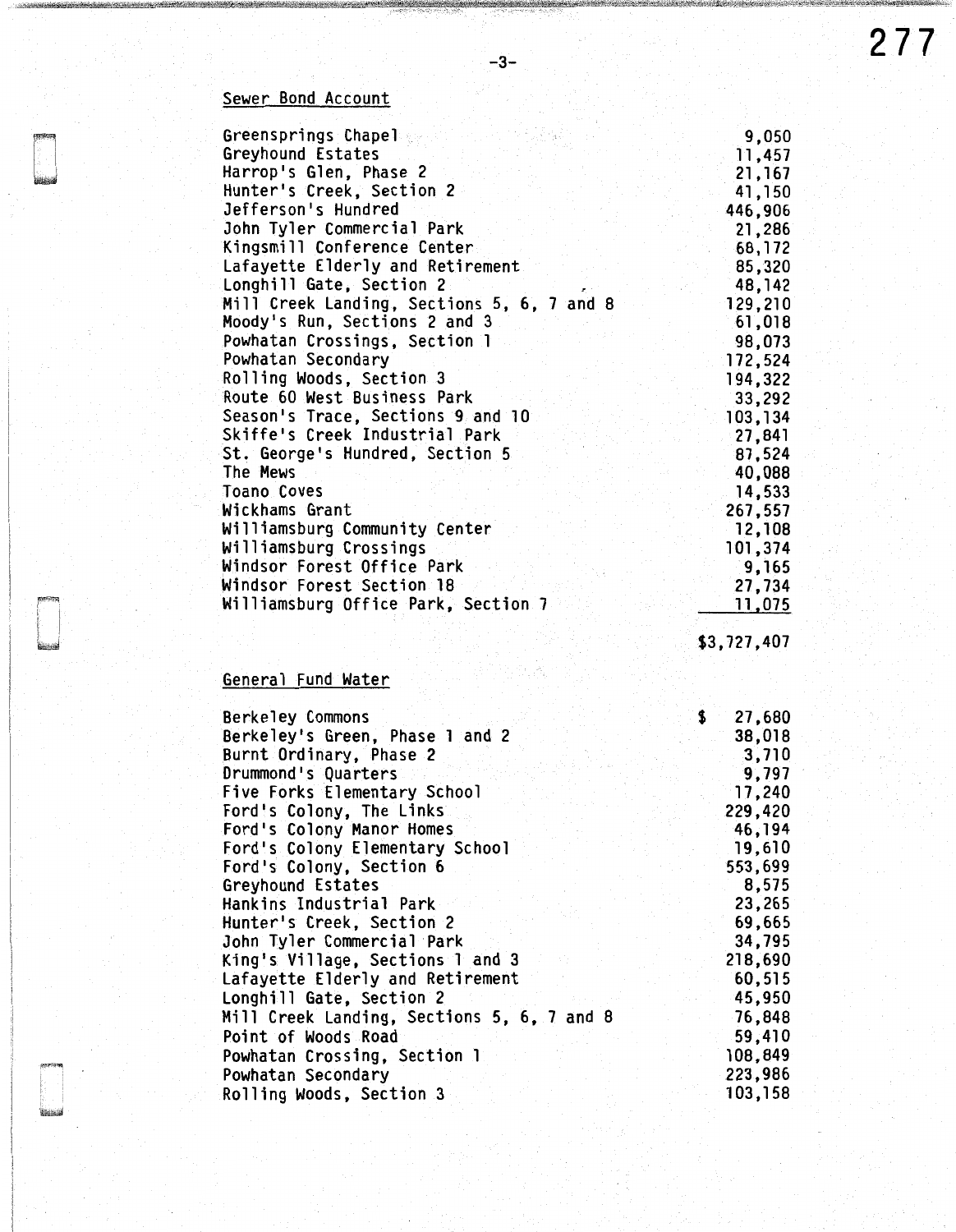#### General Fund Water

| Route 60 West Business Park         |  | 36,997  |
|-------------------------------------|--|---------|
| Season's Trace, Sections 9 and 10   |  | 67,789  |
| St. George's Hundred, Section 5     |  | 79,396  |
| The Mews                            |  | 28,356  |
| <b>Toano Coves</b>                  |  | 23,280  |
| Ware Creek Manor, Section 1         |  | 212,066 |
| Williamsburg Community Chapel       |  | 39,960  |
| Williamsburg Crossing               |  | 92,370  |
| Windsor Forest Office Park          |  | 16,120  |
| Windsor Forest, Section 18          |  | 17,594  |
| Williamsburg Office Park, Section 7 |  | 3,263   |
|                                     |  |         |

#### \$2,596,265

.

#### 3. Affordable Housing Incentive Program - Connection Fee Payment Plan

Mr. DePue questioned if the incentive program would be available only to those persons under this particular program.

Mr. Rick Hanson, Community Development Administrator, replied in the affirmative.

Mr. DePue requested staff to study the possibilities of extending the benefits of lower connection fees to low-income persons living in other sections of the County.

Mr. Norman responded that an analysis would be prepared.

Mr. DePue made a motion to approve the resolution.

The motion was approved by a unanimous voice vote.

# R E S 0 L U T I 0 N

#### AUTHORIZING SPECIAL WATER AND SEWER CONNECTION FEE

#### PAYMENT PLANS TO SUPPORT AN AFFORDABLE HOUSING INCENTIVE PROGRAM

- WHEREAS, the James City County Board of Supervisors has authorized establishment of an Affordable Housing Incentive Program; and
- WHEREAS, the Board of Directors of the James City Service Authority has<br>previously established regulations governing utility service established regulations governing utility availability through the use of State grants or loans; and
- WHEREAS, the Program requires the development of special water and sewer connection fee payment plans; and
- WHEREAS, collection of repayments of down payment assistance provided under collection is payments of down payment assistance provided under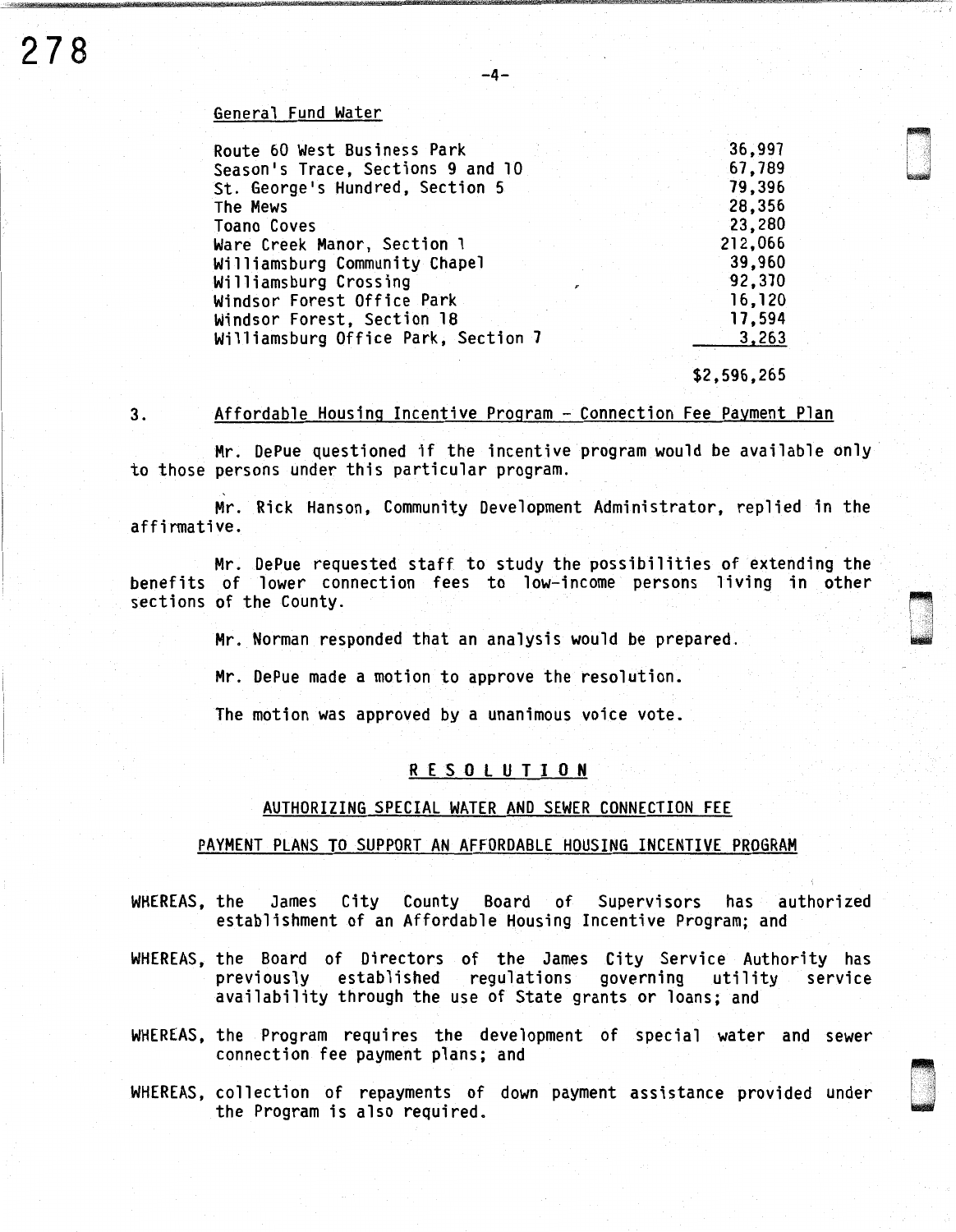NOW, THEREFORE, BE IT RESOLVED that the Board of Directors of the James City<br>Service Authority hereby authorizes the General Manager to develop and implement payment plans as may be required for collection of water and sewer system facility fees and down payment assistance provided under the Affordable Housing Incentive Program.

#### *D.* BOARD CONSIDERATIONS

#### l. Mandatory Connection Regulations

Mr. Robert Smith, Assistant Manager, James City Service Authority, stated that staff had reviewed the existing regulation requirements of connection of premises that are contiguous to an easement or right-of-way where a water or wastewater line is located. regulations governing utility service remain in effect, but offered for consideration an amendment with additional language as written in the resolution.

Discussion was held regarding requirements to connect in existing subdivisions which have public sewer available, environmental impact of septic and the amendment would apply only to existing lots, with insignificant impact on County.

Mr. DePue made a motion to approve the resolution.

The motion was approved by a unanimous voice vote.

# R £ S 0 L U T I 0 N

# AMENDMENT TO REGULATIONS GOVERNING UTILITY SERVICE

- WHEREAS, the Board of Directors of the James City Service Authority is desirous of amending the Regulations Governing Utility Service, and more particularly Section 1, Definitions.
- NOW, THEREFORE, BE IT RESOLVED that the Board of Directors of the James City Service Authority hereby. amends Section l, Definitions, to read as follows:

#### Section 1. Definitions

Adjacent: premises contiguous to an easement or right-of-way within which there is located either a water or wastewater line and where the premises, as identified as of December 31, 19B4, are within 1,000 feet (300 feet for a single-family residence not in a subdivision) of a water and/or wastewater line; provided, however, that the owner of an undeveloped single-family residential lot requiring a grinder pump to connect to the wastewater facilities, located either within a pre-existing subdivision which was not initially required to be connected to public sewer or outside a subdivision, shall not be required to connect to a wastewater line if the owner has obtained a permit from the State Health Department for installation of a septic system.

**279**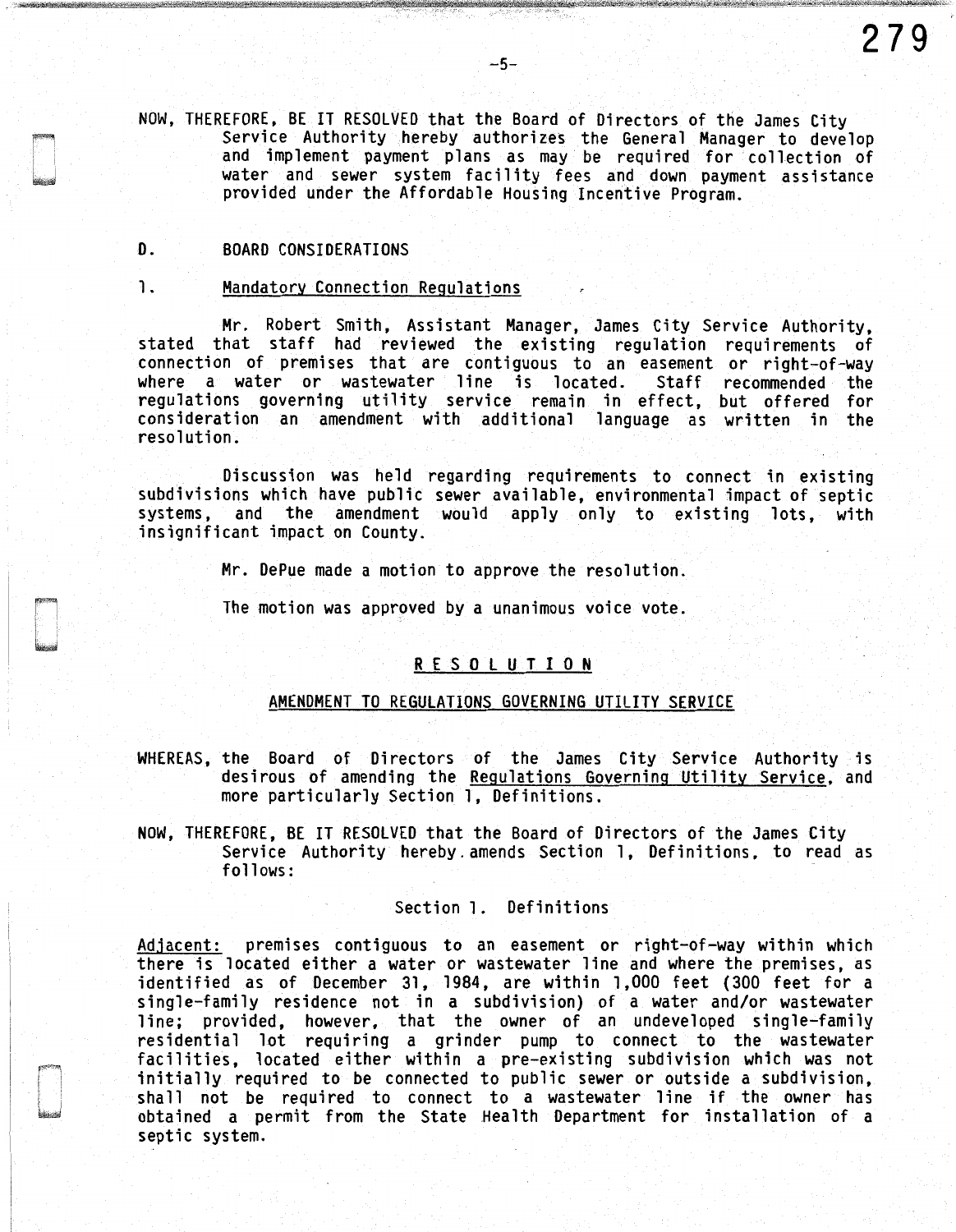# E. BOARD REQUESTS AND DIRECTIVES - None

1. Mr. Mel Bryant, 313 Farmville Lane, once again stated his frustration with the County procedures and thanked the Board for its decision. He requested a copy of the resolution be provided.

Mr. Norment made a motion to adjourn.

The motion was approved by a unanimous voice vote.

The Board of Directors adjourned at 4:26 p.m.

ብለር David B. Norman

**.**<br>.

D .

u .

Secretary

1074w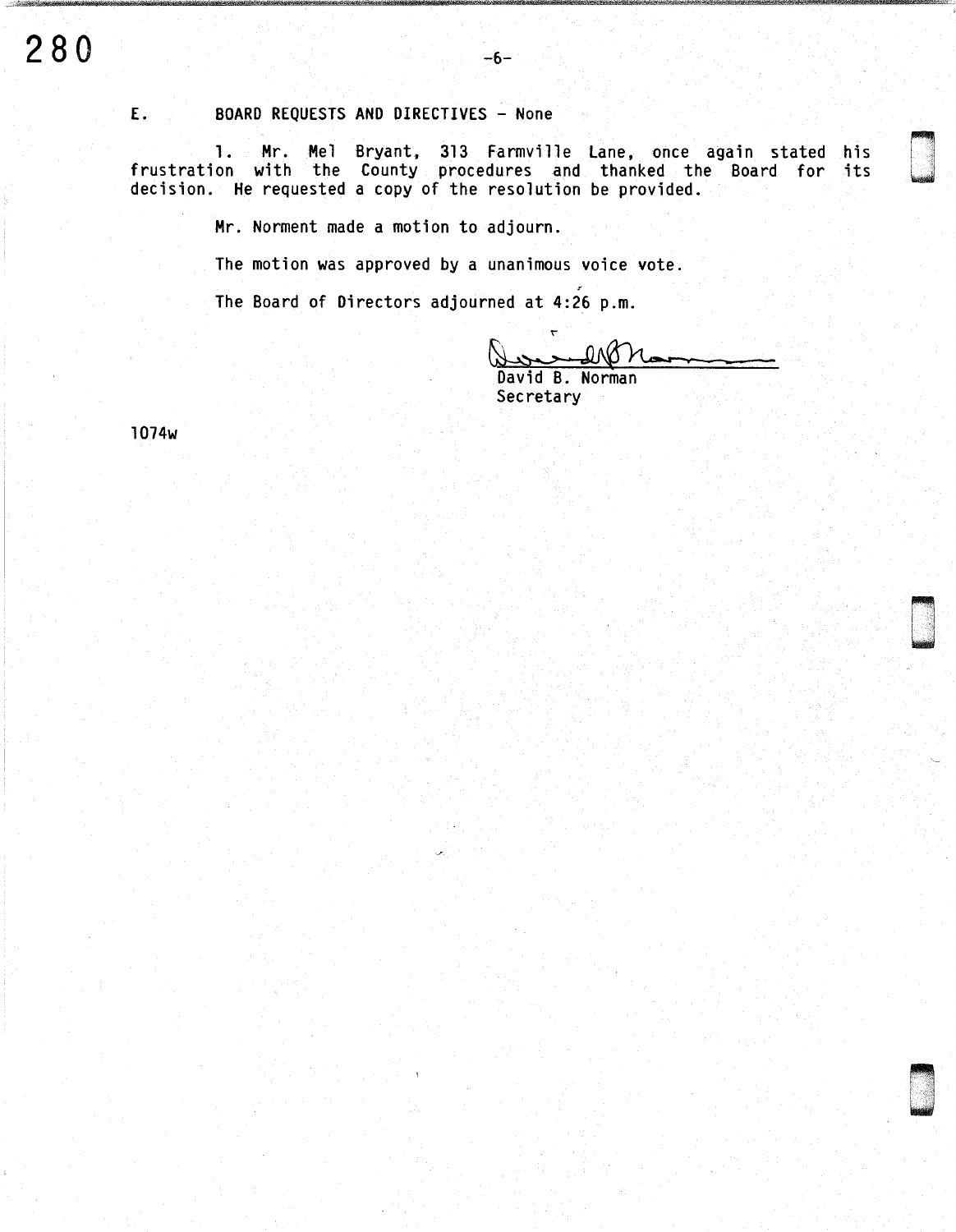**281** 

Extension Agreement No. 168-FY89

Location: Wareham·s Point - Phase I

 $\cdot$  -

 $\overline{\mathcal{V}}$ 

,.

Roberts District

James City County, Virginia

CITY OF NEWPORT NEWS, VIRGINIA DEPARTMENT OF PUBLIC UTILITIES AGREEMENT TO EXTEND WATER MAIN BY CONTRACTOR

This Agreement, made this 19  $\leftarrow$  , by and between the City of Newport News, a Municipal Corporation of the Commonwealth of Virginia, hereinafter referred day of  $\cancel{N}$ to as "City", and James City Service Authority, hereinafter referred to as "Applicant".

WHEREAS, the Applicant has applied to the City for permission to connect to its system and extend the water main or mains to serve the premises, constructed or intended to be constructed, on the tract or plot of land as shown on the development map *or* plot plan attached hereto and made a part hereof, known as Wareham"s Point - Phase I, and marked Exhibit "A"; and,

WHEREAS, the City is willing to permit connection to its system and provide retail water service to the aforementioned development.

NOW, THEREFORE, for and in consideration of the premises, and the mutual covenants and agreements herein contained the parties hereto agree as follows: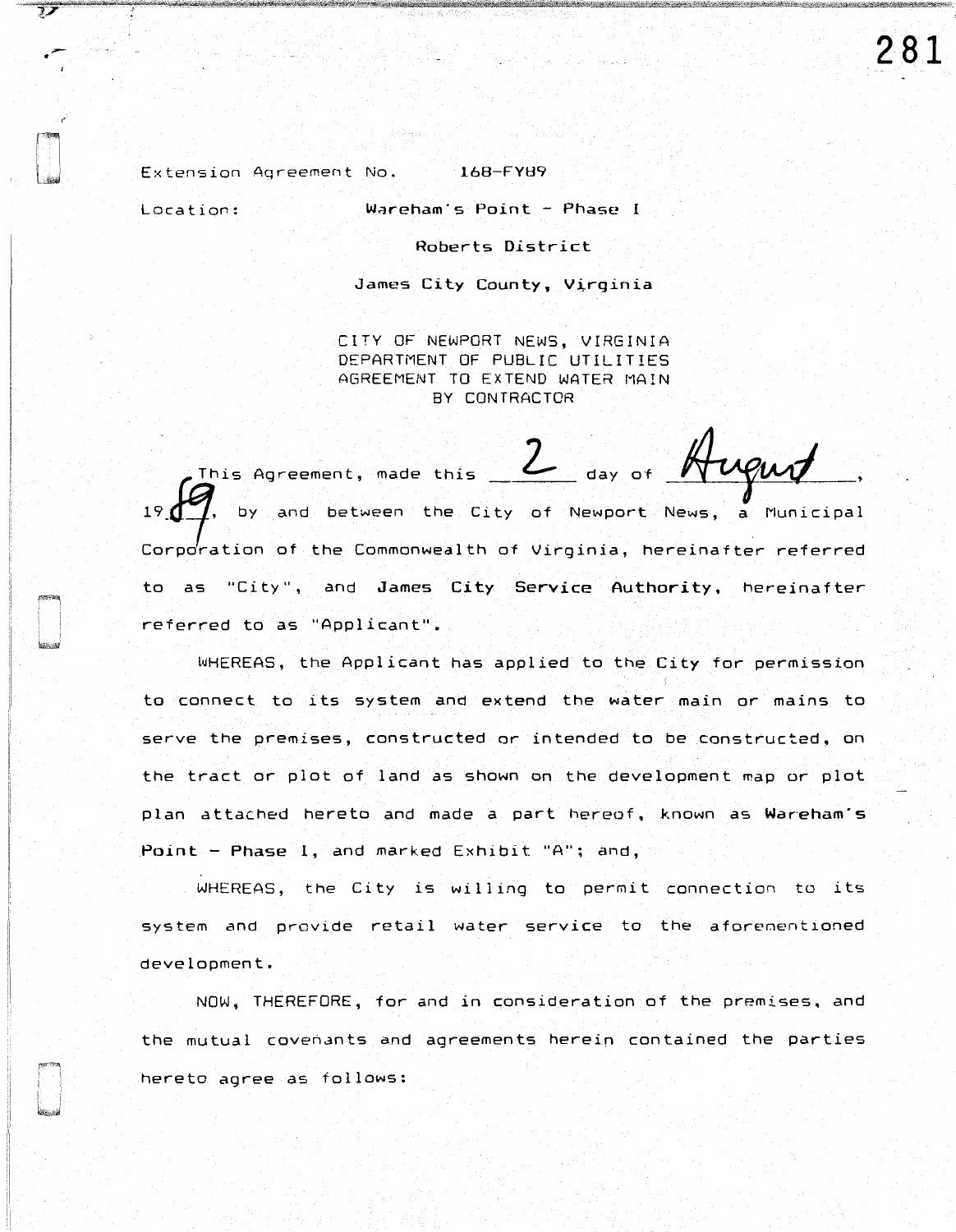1. The Applicant agrees:

a. At his own sole cost and expense, to labor, tools, materials and services to install, disinfect, and tie-in water mains and appurtenances in accordance with the layout shown on Exhibit "A", and to conform to the Distribution Standards. Construction Drawings will be furnished by the City after execution of this Agreement and water pipeline work will not begin without these drawings.

b. At his own cost and expense and before final tiein, to furnish complete "as-built" drawings, a one year maintenance bond (see Exhibit "D"), manufacturer's affidavits, construction materials, and a breakdown of the total cost of the water pipeline as paid by the Applicant.

c. To pay the City upon execution and delivery of this Agreement, the sum of Thirteen Thousand Four Hundred Five Dollars,  $(*13,405.00)$ , the estimated cost of meters, service pipes, laboratory fees, easement recordation, fire hydrant rentals, supervision and inspection, as shown on Exhibit "B", attached hereto. Upon completion of this project if it is found that actual cost exceeds the estimated costs shown on Exhibit "B", then the Applicant will pay the amount over the actual cost and if the actual cost is less, then the City will refund any excess of amount paid by the Applicant.

2

da<br>D .<br>B . .

 $\star$  plus System Develyement Charge *7/1,/f1*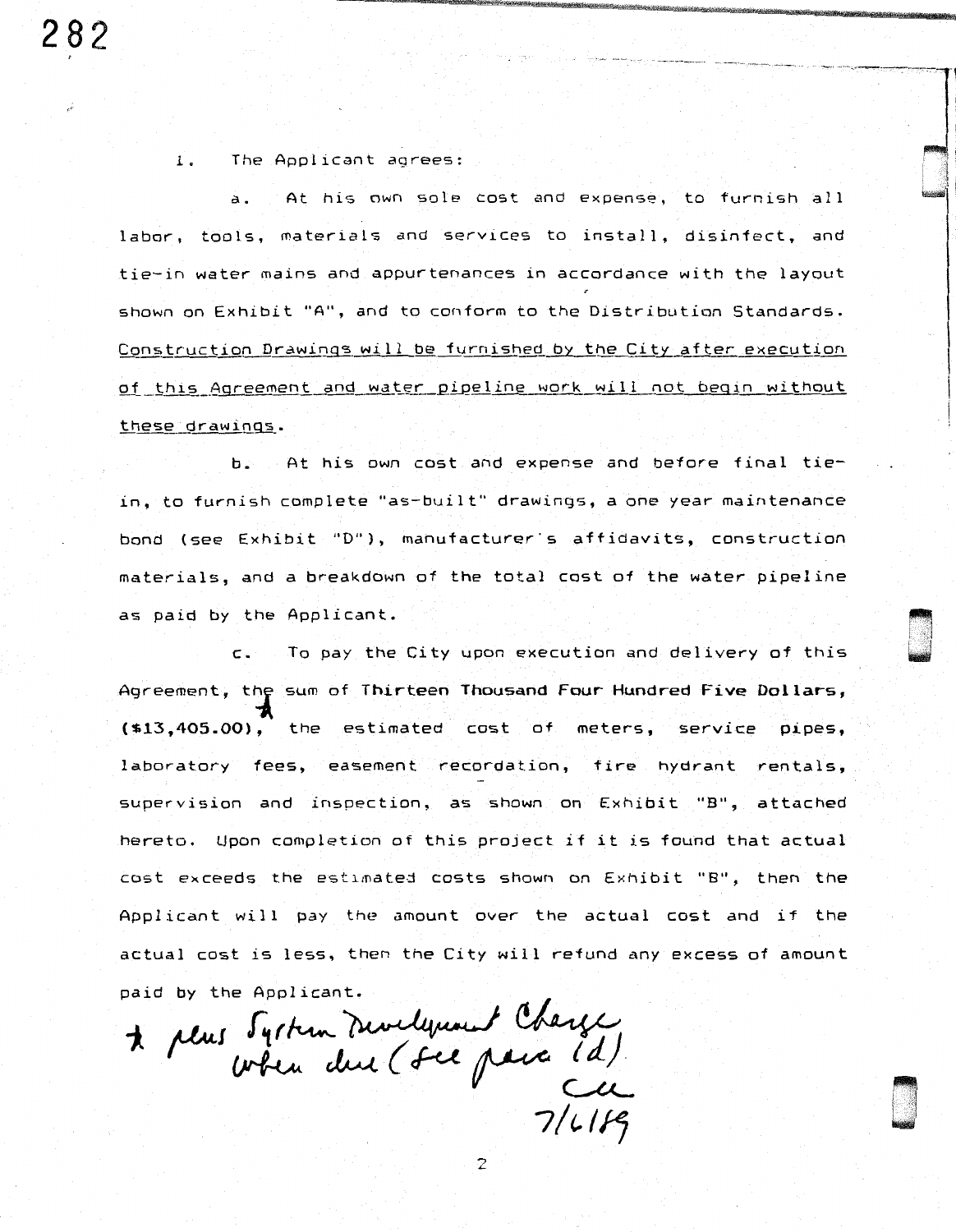d. To pay the cur-rent System Development Charge as established by ordinance in effect at the time of request forinstallation of each meter assembly when such installation is "made-ready-for" and requested by the Applicant (Estimated cost of System Development Charges are shown on Exhibit "B").

28

-------~..--·.,,,...-- -~- -~- -~---- -------~ ~------~-

e. Will pay as required by James City County to the City the established rental charge per annum for each fire hydrant ins ta 11 ed in the development for five years after the date of installation of all fire hydrants in the subject project.

f. To furnish, at no cost to the City, all necessary plats and easements for water mains and service laterals, reflecting the locations as installed and prepared in compliance with the standard form attached (see Exhibit "C") prior to acceptance of the water system to the existing system.

g. To furnish plat showing location of meters and provide a marker on site indicating location for meter installation on each lot or building as required. Site markers will be placed before the request for meter installation and before road surface material is placed on streets.

2. The City agrees, upon completion of the installation by the Applicant and compliance with the other terms of this Agreement:

a. Install metered services subject to current ordinance requirements as follows:

3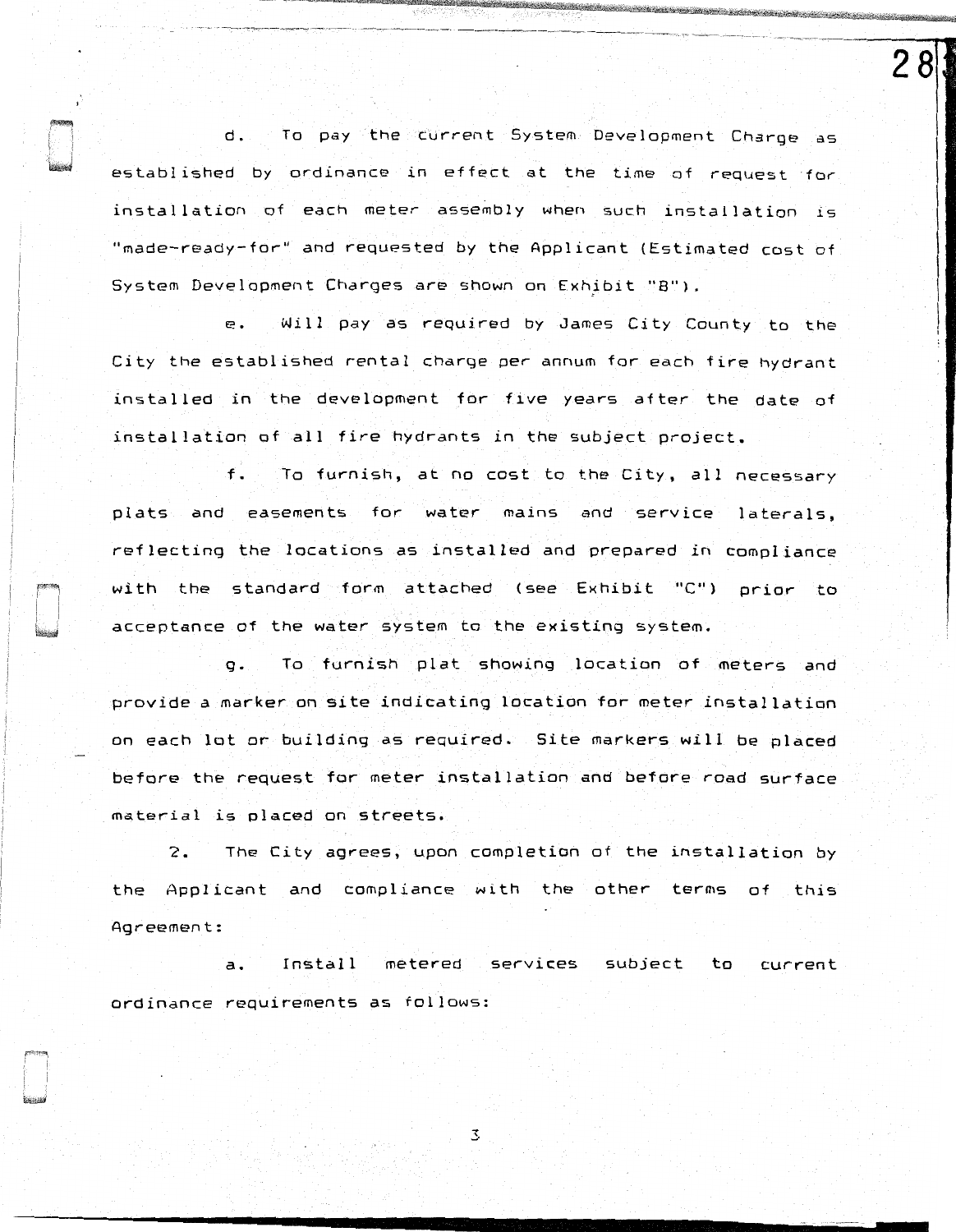( l ) W=i.ter service connectio~ *or* tap must be installed for the Applicant within a period of three (3) years after the application. If. through no fault of the Department of Public Utilities. installation is not made within three (3) years from the date of application, the fees paid in connection therewith shall be forfeited.

 $284 - 128$ 

 $(2)$  . For  $(5/8")$ ,  $(3/4")$  and  $(1")$  meter connections: a minimum of (10) service connections must be installed as a group to qualify for project service connection fee rates, all others are charged as individual service connections. For {l-1/2") and {2") meter connections: a minimum of three (3) service connections must be installed as a group to qualify for project service connection fee rates, a 11 others are charged as individual service connections. Also, charges for required permits and street repair costs shall be made in addition to the service connection, if required.

b. Maintain and operate the system.

c. Refund \$300.00 for each fire hydrant installed by the Applicant in accordance with Exhibit "A".

d. Refund to Applicant such amount as provided in the City Water Policy in existence on the date at this contract.

4

3. The Applicant and City agree: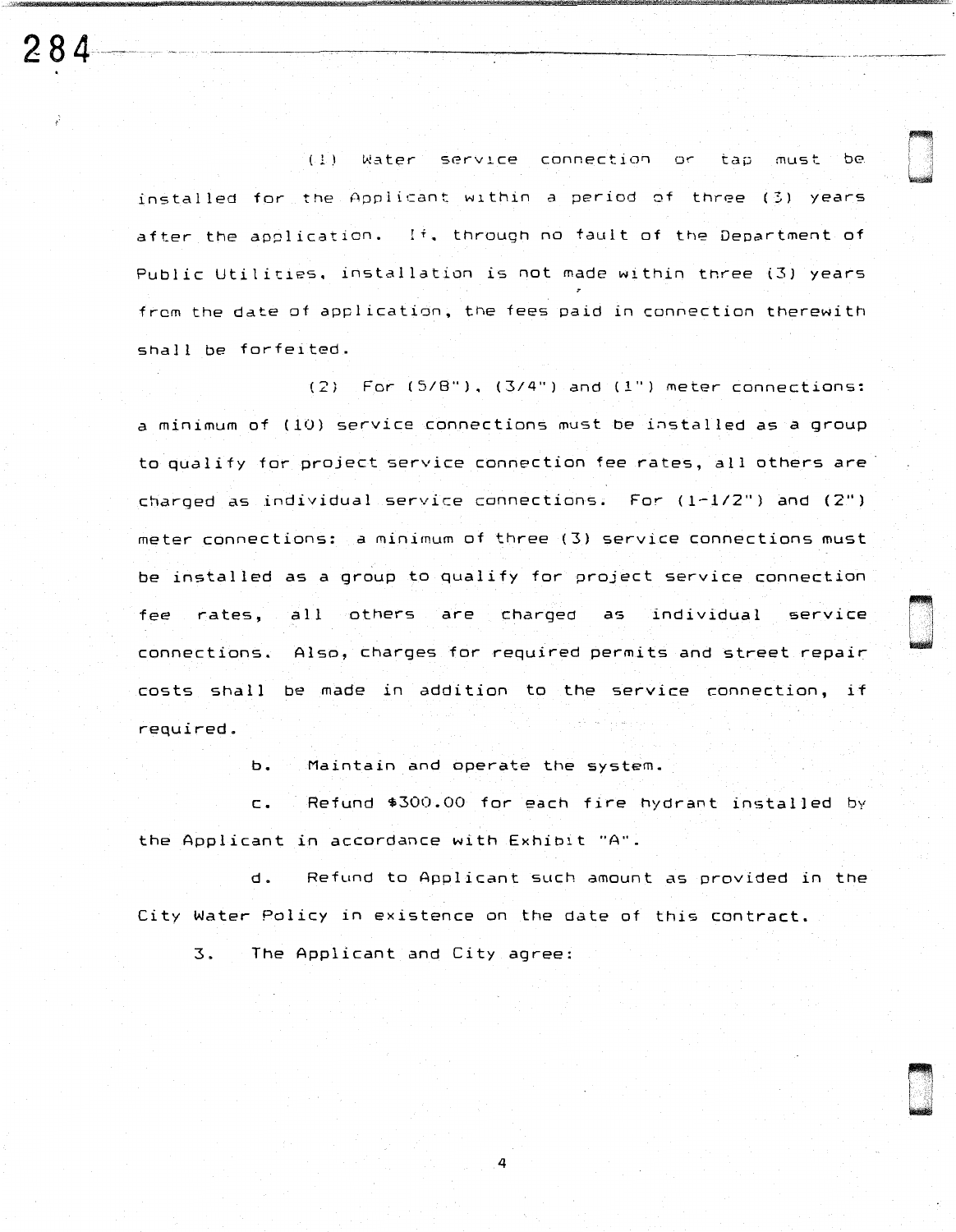a. That no work shall be started until this Agreement has been executed by the Applicant. app~oved by the City, and all streets and sidewalks have been brought to final subgrade with curbing in place and construction drawings have been issued by the Depar-tment of Public Utilities.

PAS (1994년 ) 2011년<br>대한민국의 기대

og Svike P

b. That the City assumes no responsibility tor pavement repair if services must be installed after streets and/or parking areas are paved.

c. That the City assumes ho responsibility for the settlement of the trenches for water mains after the installations are completed.

d. That the City shall have the right to make further extension of this water main extension after its completion.

e. That this Agreement shall be binding upon the respective parties, their successors and assigns.

f. That the facilities installed under this Agreement shall be the property of the City, its successors and assigns.

END OF PAGE 5

Continued on Page 6 .